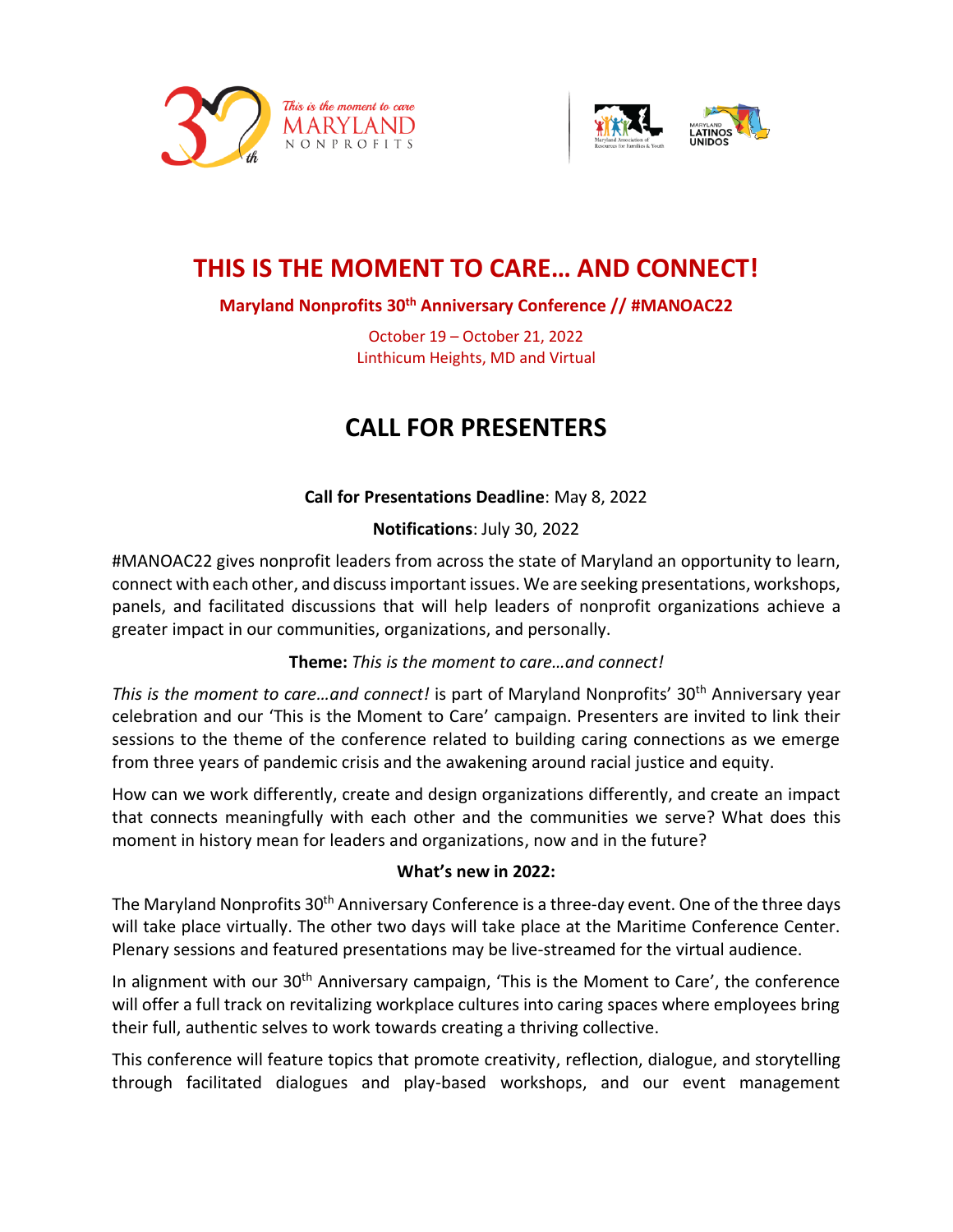



platform/app will offer a one-stop-shop for conference information, viewing sessions, and attendee networking.

We will be following Center for Disease Control (CDC) guidelines and will keep all participants updated about any COVID-related changes with the safety of our attendees in mind. Guests may be required to provide proof of vaccination or proof of negative COVID test to attend in person.

## **About Maryland Nonprofits, MARFY, and Maryland Latinos Unidos:**

[Maryland Nonprofits](https://www.marylandnonprofits.org/about-maryland-nonprofits/) is a  $501(c)(3)$  nonprofit organization and a statewide membership association that has worked for 30 years to promote a thriving and effective nonprofit sector in Maryland. Our membership is comprised of nonprofits and the businesses that serve them, government agencies, students, and individuals. Our mission is to strengthen organizations and networks for greater quality of life and equity. We envision a sector where nonprofits are wellresourced and leaders are effective agents of change, for greater equity, creativity, sustainability, and community well-being.

The [Maryland Association of Resources for Families and Youth](https://www.marylandnonprofits.org/what-we-offer/marfy/) (MARFY) is a membership organization for providers of services to vulnerable youth and their families. MARFY Members speak out through advocacy, training, networking, and a focus on best practices to improve the quality of care for children and families.

[Maryland Latinos Unidos](https://www.marylandnonprofits.org/maryland-latinos-unidos-en/) (MLU) is a statewide network of organizations, businesses, and individuals who support Latino and immigrant communities. MLU works within and with the Latino/Hispanic community in Maryland by supporting Latino-serving nonprofits, convening around public policy priorities, and working together in common cause.

## **Presentation types:**

- **Facilitated dialogues**: These interactive group discussions will encourage reflection and connection and provide inspiration or spaces for storytelling.
- **Lectures and workshops**: These presentations explain a concept or show attendees how to use or apply a tool. Workshops differ from lectures in that they provide the audience with a hands-on experience.
- **Panel discussions**: Teams of experts, nonprofit leaders and/or people with lived experience will address topics that matter to the nonprofit sector and/or human services/child-welfare field. Panels consist of up to four people including the moderator.
- **Play-based experiences**: These facilitated activities encourage play, creativity, connection, laughter, and relaxation. These activities may have an application to the workplace, or they may simply support well-being and personal development.

All submissions should include a title, a short promotional description for conference participants (fewer than 100 words), learning objectives, and an extended description that includes how your presentation will be structured (up to 500 words).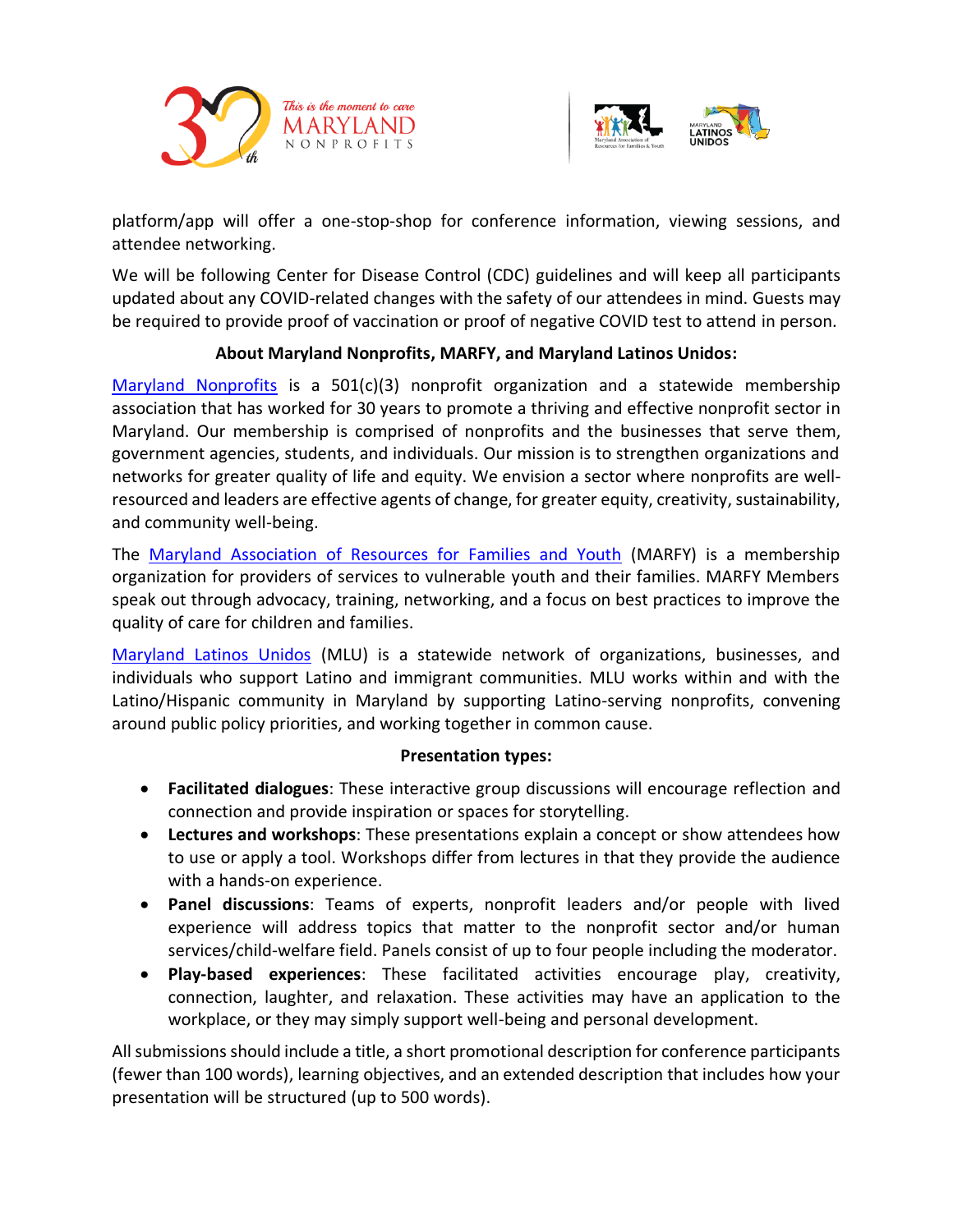



#### **What we are looking for:**

Maryland Nonprofits aspires to strike a balance between presentations that help nonprofit leaders address current organizational challenges or take advantage of current trends and opportunities, encourage reflection, are inspiring, and provide space for dialogue and storytelling, including reflections on experiences with the COVID-19 pandemic, and have applicability to the field of social work, child welfare, or human services.

## **These presentations may be framed within a variety of areas including topics that:**

Encourage public policy advocacy such as understanding policy and power; lessons learned from advocacy campaigns (case studies); lobbying for support at the local, state, and federal levels; coalition building and building government relationships in rural areas; using social media for advocacy work; identifying and educating influencers, understanding state legislative and budget cycles; voting outreach and redistricting; trends in advocacy and grantmaking; advocacy capacitybuilding; and evaluating public policy advocacy.

Improve core management and operations such as community engagement, collaboration, and partnerships; crisis/risk management, budgeting and financial management; new forms of fundraising (e.g., tech-driven experiences, giving through gaming, cryptocurrency donations); human resources, information technology, legal regulations/ethics; program organizational design; strategy; sustainability; and utilizing social media (e.g., TikTok, YouTube, LinkedIn), marketing and public relations.

Focus on revitalizing workplaces into caring healthy spaces where employees bring their full, authentic selves to work. Topics such as employee engagement, reducing workplace trauma, harnessing psychological safety at work, developing and executing a culture of inclusion and collective wellbeing, disputing patterns of workplace abuse, tools, and tips for executives; heartforward leadership, diagnosing the current culture, pattern-breaking for leadership, planning for change.

Enhance leadership skills such as refining your personal purpose; leading through change or conflict; facing workplace challenges; persuasion and negotiation; recognizing ethical blind spots; inclusive communication; communicating through conflict; and visionary leadership.

Strengthen the board of directors such as board leadership, visioning, and strategy; board recruitment strategies; preparing a board for fundraising; inclusive board culture; and the role of the board in a culture change management process.

Focus on children, youth, and family-centered human services such as social work ethics; pandemic-related changes to child welfare practice; adolescent mental health; working with older adults; trauma-informed care; government regulations and updates; case management in rural, suburban, and urban settings; direct care staff workforce issues; meeting the needs of sex trafficking victims, meeting the needs of LGBTQIA youth, training foster care workers and parents;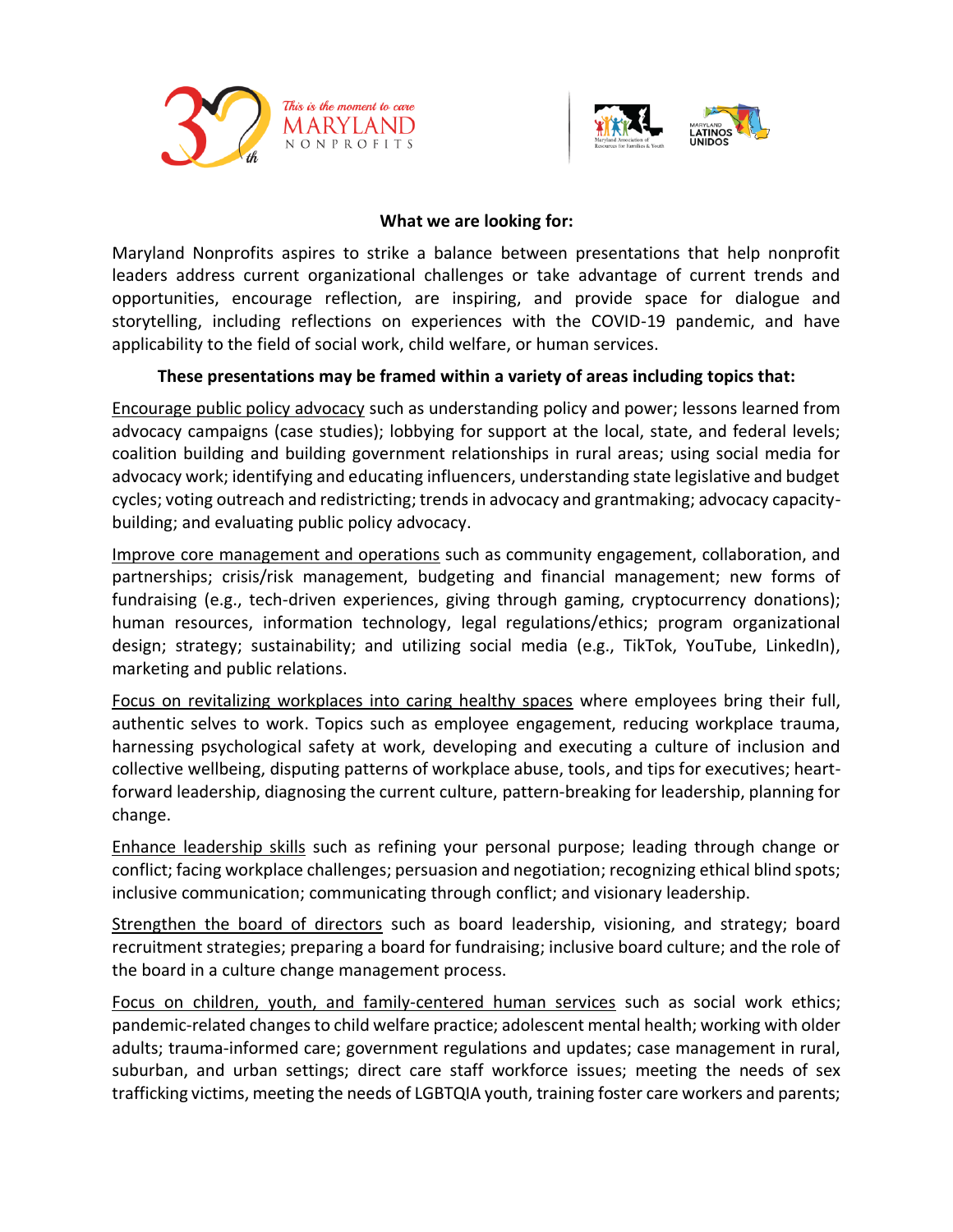



family centered-practice; managing grief and loss, brain development; and the use of technology and internet-based platforms to increase access to care.

Incorporate reflections on the COVID-19 pandemic like dialogue, stories, and discussion about experiences with the pandemic in which the changes that have occurred are inspiring or have resulted in positive circumstances or growth.

#### **Target audience:**

#MANOAC22 will bring together over 500 professionals from the public, private, and government sectors who are fulfilling a variety of roles at various levels - associates, managers, directors, executive directors, family-serving professionals/advocates, faith-based providers, and case managers. Consultants who support and work with nonprofit organizations also have a significant presence at this conference.

## **Selection criteria:**

Maryland Nonprofits values diversity, equity, and inclusion. We encourage presentations that are diverse in respect to voices, perspectives, subject matters, populations, methods, culture, ethnicity, and presenters.

Proposals will be selected based on the following considerations:

- 1. Proposals should be aligned with one or more of the conference content topics.
- 2. Learning objectives should describe the learning outcomes for participants. Extended descriptions should explain how the presentation will be structured.
- 3. Proposals that contribute to the diversity of presentations with respect to voices, perspectives, populations, culture, ethnicity, presenters, subject matter, and methods are a plus.
- 4. Presenter(s) should have a proven track record of success in the proposed topic. The presenter's approach must reflect an understanding of how adults learn and ensure the best learning opportunity for the audience (reliance on PowerPoint presentations is discouraged).
- 5. Presentations that feature peer-to-peer learning from nonprofit leaders, those with lived experience, and service providers will be given higher consideration.
- 6. All proposal materials including, each presenter's biography and headshot must be submitted by the deadline.
- 7. Finalists should be prepared to submit a short, recorded video presentation about their topic prior to being selected.
- 8. Maryland Nonprofits, MARFY, Maryland Latinos Unidos, Maryland Philanthropy Network, and BLK ED Network members will be given priority.